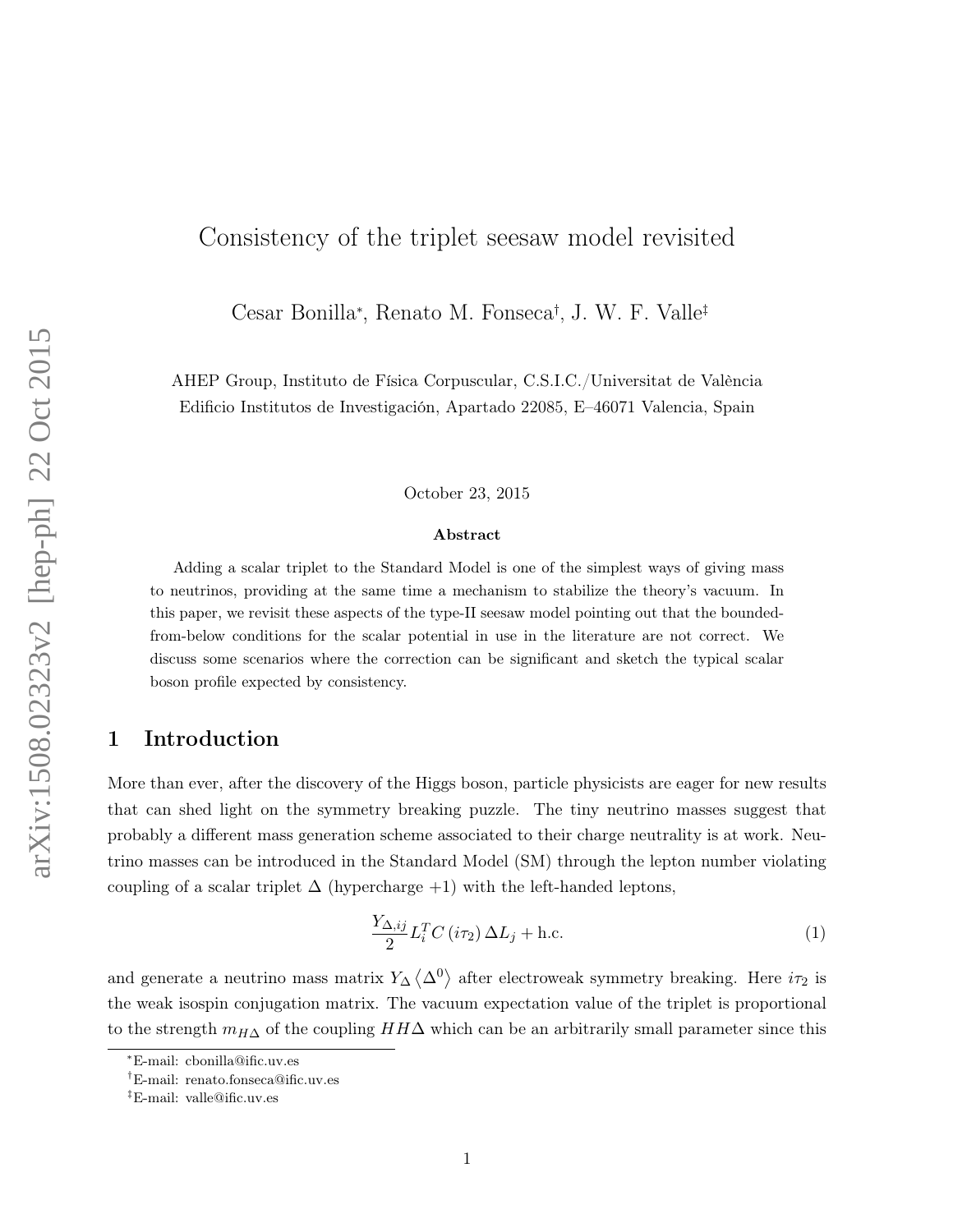is the only lepton number violating coupling in the model. This is arguably the most economical way of realizing Weinberg' s dimension five operator [\[1\]](#page-10-0). For simplicity here we focus upon the case of explicit lepton number violation [\[2\]](#page-11-0) since the implementation of spontaneous lepton number violation [\[3\]](#page-11-1) would require an extended scalar sector containing also a singlet. In this scheme one "explains" the smallness of neutrino masses with the smallness of  $m_{H\Delta}$  — and hence the smallness of the "induced" vacuum expectation value (VEV)  $v_{\Delta} \equiv \langle \Delta^0 \rangle$  — even with a light messenger scalar triplet  $\Delta$ , potentially accessible at the next run of the LHC.

On the other hand, it is known that the Higgs quartic coupling in the SM is driven to negative values at high energies, before the Planck scale is reached  $\begin{bmatrix} 4, 5 \end{bmatrix}$ . With the triplet scalar field, the situation changes as the new quartic scalar interactions between H and  $\Delta$  are able to soften the decrease of the Higgs quartic coupling  $\lambda_H$  as the energy scale is increased [\[6–](#page-11-4)[9\]](#page-11-5). The effect is qualitatively the same if the triplet is replaced by an  $SU(2)_L$  singlet  $[10-14]$  $[10-14]$ . However, with the new triplet scalar, it is no longer enough to check that the Higgs quartic coupling stays positive, as the conditions for the potential to be bounded from below become more elaborate.

Regardless of the energy scale one may ask, under what conditions is the potential of the type-II seesaw model bounded from below? An attempt to write down for the first time these necessary and sufficient vacuum stability conditions taking into account all field directions has been made in [\[15\]](#page-11-8). However, as we point out in this paper, those conditions are too strong — they are sufficient but not necessary to ensure that a set of values for the quartic couplings corresponds to a stable vacuum. The structure of this paper is the following: after a brief review of the basic properties of the model (section [2\)](#page-1-0) we derive the necessary and sufficient conditions for the potential to be bounded from below in section [3,](#page-2-0) discussing the difference with the conditions in use in the literature both from a theoretical point-of-view as well as a numerical one. In section [4](#page-6-0) we apply these conditions to explore the region in parameter space of the type-II seesaw where the potential is stable up to some given scale. Finally, we present some conclusions in section [6.](#page-8-0) (Two appendices provide supplementary material.)

### <span id="page-1-0"></span>2 Basic properties of the type-II seesaw model

Here we consider the simplest neutrino mass generation scheme based on an effective seesaw mechanism with explicit lepton number violation described by the complex triplet, given as

$$
\Delta \equiv \begin{pmatrix} \frac{\Delta^{+}}{\sqrt{2}} & \Delta^{++} \\ \Delta^{0} & -\frac{\Delta^{+}}{\sqrt{2}} \end{pmatrix} . \tag{2}
$$

The most general potential involving  $\Delta$  and the Standard Model Higgs doublet  $H = (H^+, H^0)^T$ has a total of eight parameters which we can take to be real:

$$
V(H, \Delta) = -\mu_H^2 H^{\dagger} H + \mu_{\Delta}^2 \text{Tr}\left(\Delta^{\dagger} \Delta\right) + \left[\frac{m_{H\Delta}}{2} H^T(i\tau_2) \Delta^{\dagger} H + \text{h.c.}\right] + \frac{1}{2} \lambda_H \left(H^{\dagger} H\right)^2
$$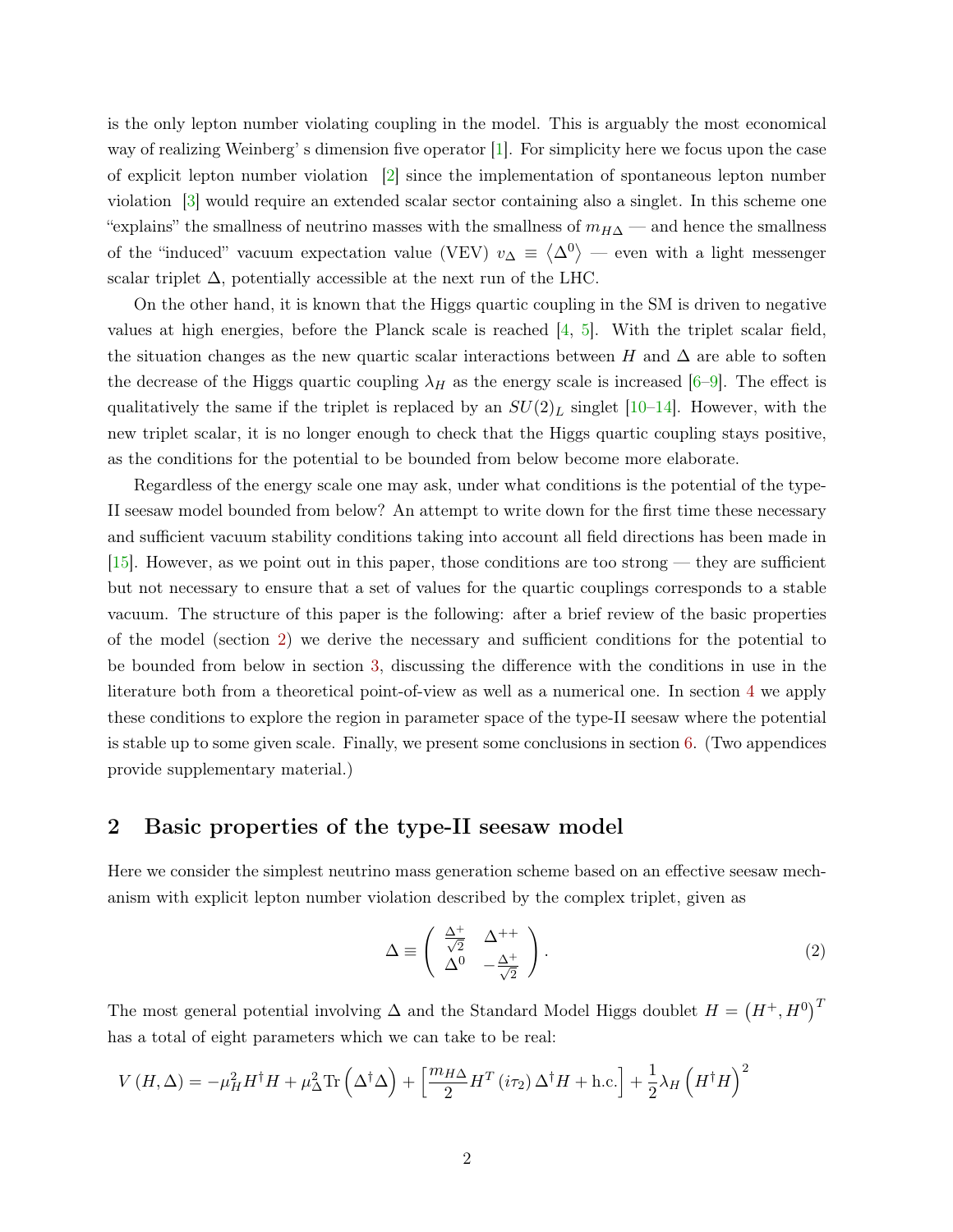$$
+\lambda_{H\Delta}\mathrm{Tr}\left(\Delta^{\dagger}\Delta\right)\left(H^{\dagger}H\right)+\lambda'_{H\Delta}H^{\dagger}\Delta\Delta^{\dagger}H+\frac{\lambda_{\Delta}}{2}\left[\mathrm{Tr}\left(\Delta^{\dagger}\Delta\right)\right]^{2}+\frac{\lambda'_{\Delta}}{2}\mathrm{Tr}\left(\Delta^{\dagger}\Delta\Delta^{\dagger}\Delta\right).
$$
\n(3)

The vacuum expectation value of the neutral component of the triplet,  $v_{\Delta} \equiv \langle \Delta^0 \rangle$ , must be significantly smaller than the one of the standard Higgs,  $v_H \equiv \langle H^0 \rangle$ , otherwise the  $\rho$  parameter will deviate too much from 1. Indeed,

<span id="page-2-2"></span>
$$
\rho \approx 1 - 2\alpha^2 \tag{4}
$$

with  $\alpha \equiv v_{\Delta}/v_H$  so this ratio of VEVs can be at most of the percent order given the experimental constraints on  $\rho$  [\[16\]](#page-11-9). Furthermore, since neutrino masses are proportional to  $v_{\Delta}$ , this VEV should indeed be very small. Under the approximation that  $\alpha \ll 1$ , the minimization solution of the potential requires that

$$
\mu_H^2 \approx \lambda_H v_H^2 \,,\tag{5}
$$

$$
\mu_{\Delta}^2 \approx \left(\frac{\chi}{2} - \lambda_{H\Delta} - \lambda'_{H\Delta}\right) v_H^2, \qquad (6)
$$

where

$$
\chi \equiv m_{H\Delta}/v_{\Delta}.\tag{7}
$$

Using these relations one can write the scalar boson mass eigenstates as shown in table [1.](#page-2-1)

| Mass eigenstate $\phi$ Mass squared $m_\phi^2$ |                                                                 | Composition                                                                                              |  |  |
|------------------------------------------------|-----------------------------------------------------------------|----------------------------------------------------------------------------------------------------------|--|--|
| $H^{++}$                                       | $v_H^2(\frac{\chi}{2}-\lambda'_{H\Delta})$                      | $\wedge$ ++                                                                                              |  |  |
| $G^+$                                          | $\left( \right)$                                                | $H^+ + \sqrt{2}\alpha\Delta^+$                                                                           |  |  |
| $H^+$                                          | $v_H^2\left(\frac{\chi}{2}-\frac{\lambda'_{H\Delta}}{2}\right)$ | $\Delta^+ - \sqrt{2}\alpha H^+$                                                                          |  |  |
| $G^0$                                          | $\left( \right)$                                                | $H_I^0 + 2\alpha \Delta_I^0$                                                                             |  |  |
| $A^0$                                          | $rac{1}{2}v_H^2\chi$                                            | $\Delta_I^0 - 2\alpha H_I^0$                                                                             |  |  |
| $h^0$                                          | $2\lambda_H v_H^2$                                              | $H_R^0 + 2\alpha \frac{\chi - 2\lambda_{H\Delta} - 2\lambda'_{H\Delta}}{\chi - 4\lambda_{H}} \Delta_R^0$ |  |  |
| $H^0$                                          | $rac{1}{2}v_H^2\chi$                                            | $\Delta_R^0-2\alpha\frac{\chi-2\tilde{\lambda}_{H\Delta}-2\lambda'_{H\Delta}}{\chi-4\lambda_H}H_R^0$     |  |  |

<span id="page-2-1"></span>Table 1: Scalar mass eigenstates in the type-II seesaw model. We have defined the dimensionless parameters  $\alpha \equiv v_{\Delta}/v_H$  and  $\chi \equiv m_{H\Delta}/v_{\Delta}$ .

Note that if the doubly charged Higgs  $H^{++}$  is to be heavier than half a TeV or so, then  $\chi \geq 10$ , making  $\chi$  significantly larger than any of the quartic couplings  $\lambda_i$  which one expects to be, at most, of order 1. Moreover, one sees that for a suitable  $\chi$  the would-be triplet Nambu-Goldstone boson state  $A^0$  can be massive enough to have escaped detection at LEP.

# <span id="page-2-0"></span>3 When is the scalar potential bounded from below?

We now turn to the important issue of the stability of the VEV solution mentioned above. As long as all scalar masses are positive, the potential will not roll down classically to another minimum,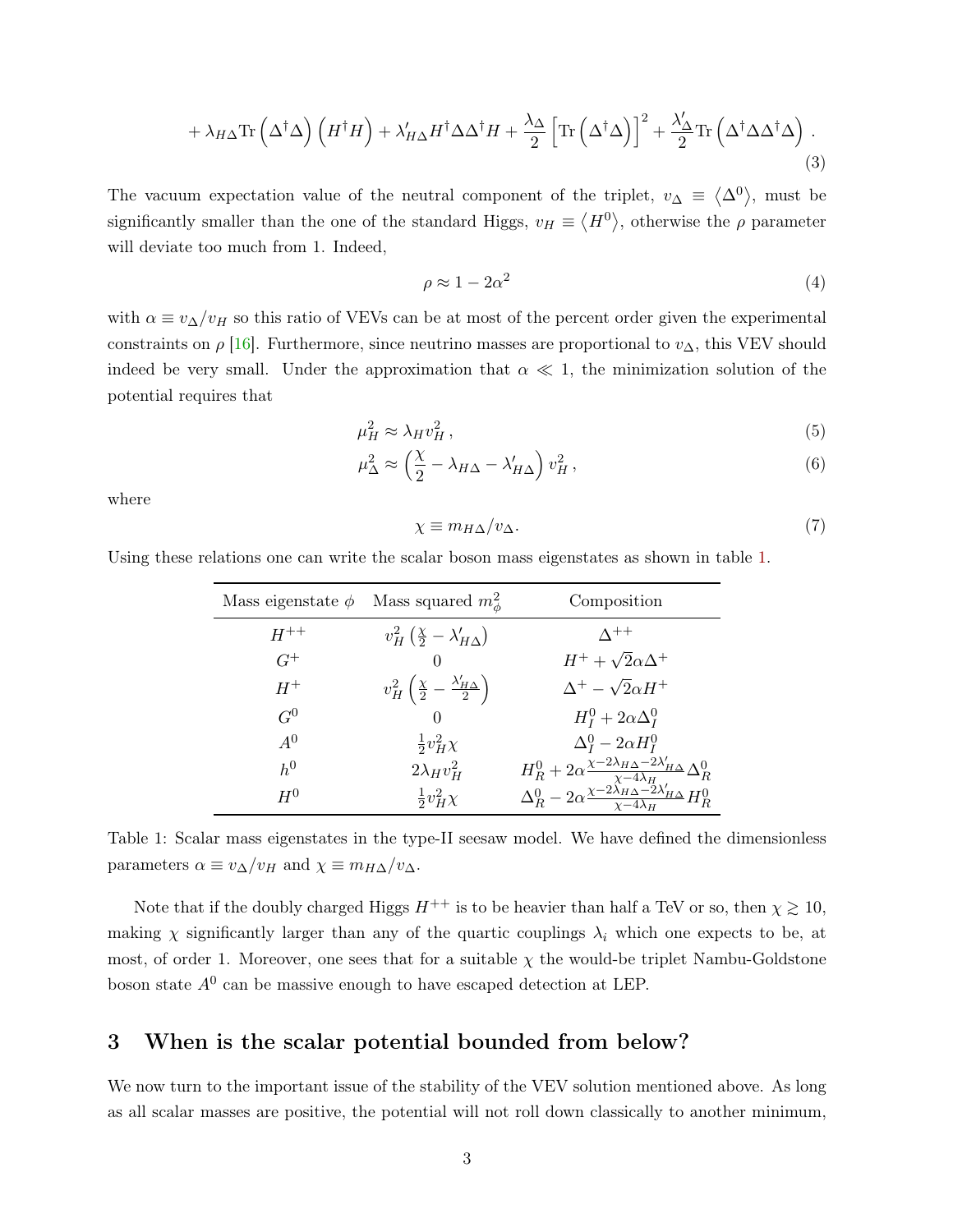but this still leaves open the possibility of a tunneling to a deeper minimum. In order for this not to happen, it is necessary (although not sufficient) that the potential does not fall to infinitely negative values in any VEV direction. In other words, we must ensure that V is bounded from below, which is equivalent to the requirement that the quartic part of the potential in equation  $(3)$ ,  $V<sup>(4)</sup>$ , must be positive for all non-zero field values. In the following then, we shall derive the necessary and sufficient conditions for this to be true, correcting the result obtained in [\[15\]](#page-11-8).

While there are ten real degrees of freedom (four in H plus six in  $\Delta$ ), V depends on them only through 4 quantities:  $H^{\dagger}H$ , Tr  $(\Delta^{\dagger}\Delta)$ ,  $H^{\dagger}\Delta\Delta^{\dagger}H$  and Tr  $(\Delta^{\dagger}\Delta\Delta^{\dagger}\Delta)$ . In the following, we shall take Tr  $(\Delta^{\dagger} \Delta)$  to be non-zero.<sup>[1](#page-3-0)</sup> We now define r,  $\zeta$  and  $\xi$  as the following non-negative dimensionless quantities [\[15\]](#page-11-8),

<span id="page-3-6"></span><span id="page-3-5"></span><span id="page-3-2"></span><span id="page-3-1"></span>
$$
H^{\dagger}H \equiv r \text{Tr}\left(\Delta^{\dagger}\Delta\right) ,\qquad (8)
$$

$$
\operatorname{Tr}\left(\Delta^{\dagger}\Delta\Delta^{\dagger}\Delta\right) \equiv \zeta \left[\operatorname{Tr}\left(\Delta^{\dagger}\Delta\right)\right]^{2},\tag{9}
$$

<span id="page-3-7"></span><span id="page-3-3"></span>
$$
H^{\dagger} \Delta \Delta^{\dagger} H \equiv \xi \text{Tr} \left( \Delta^{\dagger} \Delta \right) \left( H^{\dagger} H \right) , \qquad (10)
$$

such that the quartic part of the potential reads

$$
\frac{V^{(4)}}{\left[\text{Tr}\left(\Delta^{\dagger}\Delta\right)\right]^2} = \frac{1}{2}\lambda_H r^2 + \lambda_{H\Delta} r + \lambda'_{H\Delta}\xi r + \frac{\lambda_{\Delta}}{2} + \frac{\lambda'_{\Delta}}{2}\zeta\,. \tag{11}
$$

This expression must be positive for all allowed values of  $r, \zeta$  and  $\xi$ . Consider first r: from equation  $(8)$  it is clear that r can take any non-negative value which means that, given the quadratic dependence of equation  $(11)$  on r that one must have

$$
0 < \lambda_H \,,\tag{12}
$$

<span id="page-3-4"></span>
$$
0 < \lambda_{\Delta} + \lambda'_{\Delta} \zeta \equiv F_1(\zeta) \tag{13}
$$

$$
0 < \lambda_{H\Delta} + \xi \lambda'_{H\Delta} + \sqrt{\lambda_H \left(\lambda_\Delta + \lambda'_{\Delta} \zeta\right)} \equiv F_2\left(\xi, \zeta\right) \,. \tag{14}
$$

These conditions match those given in [\[15\]](#page-11-8) with a different notation. However, what follows differs with  $\left|15\right|$  in a crucial way.

In order to obtain the necessary and sufficient conditions for the quartic couplings  $\lambda_i$  which yield a potential bounded from below, one needs to get rid of  $\zeta$  and  $\xi$  from conditions [\(12\)](#page-3-3)–[\(14\)](#page-3-4). Note that these conditions must be respected for all  $\zeta$  and  $\xi$ , so one needs to find what are the allowed values of  $(\xi, \zeta)$  from the definition of these two quantities. We do not show the details here, but the reader can convince her/himself that  $\xi$  can take any value between 0 and 1 and  $\zeta$ can be anywhere between  $1/2$  and 1, as noted in [\[15\]](#page-11-8).

However, the crucial point is that this does not mean that  $(\xi, \zeta)$  can be anywhere in the rectangle with vertices in  $(0, \frac{1}{2})$  $\frac{1}{2}$  and  $(1, 1)$ . Indeed, from equations  $(9)$  and  $(10)$  it can be shown

<span id="page-3-0"></span><sup>&</sup>lt;sup>1</sup>If this is not the case, the quartic part of the potential is reduced to  $\frac{1}{2}\lambda_H(H^{\dagger}H)^2$  in which case it is clear that one must have  $\lambda_H > 0$ .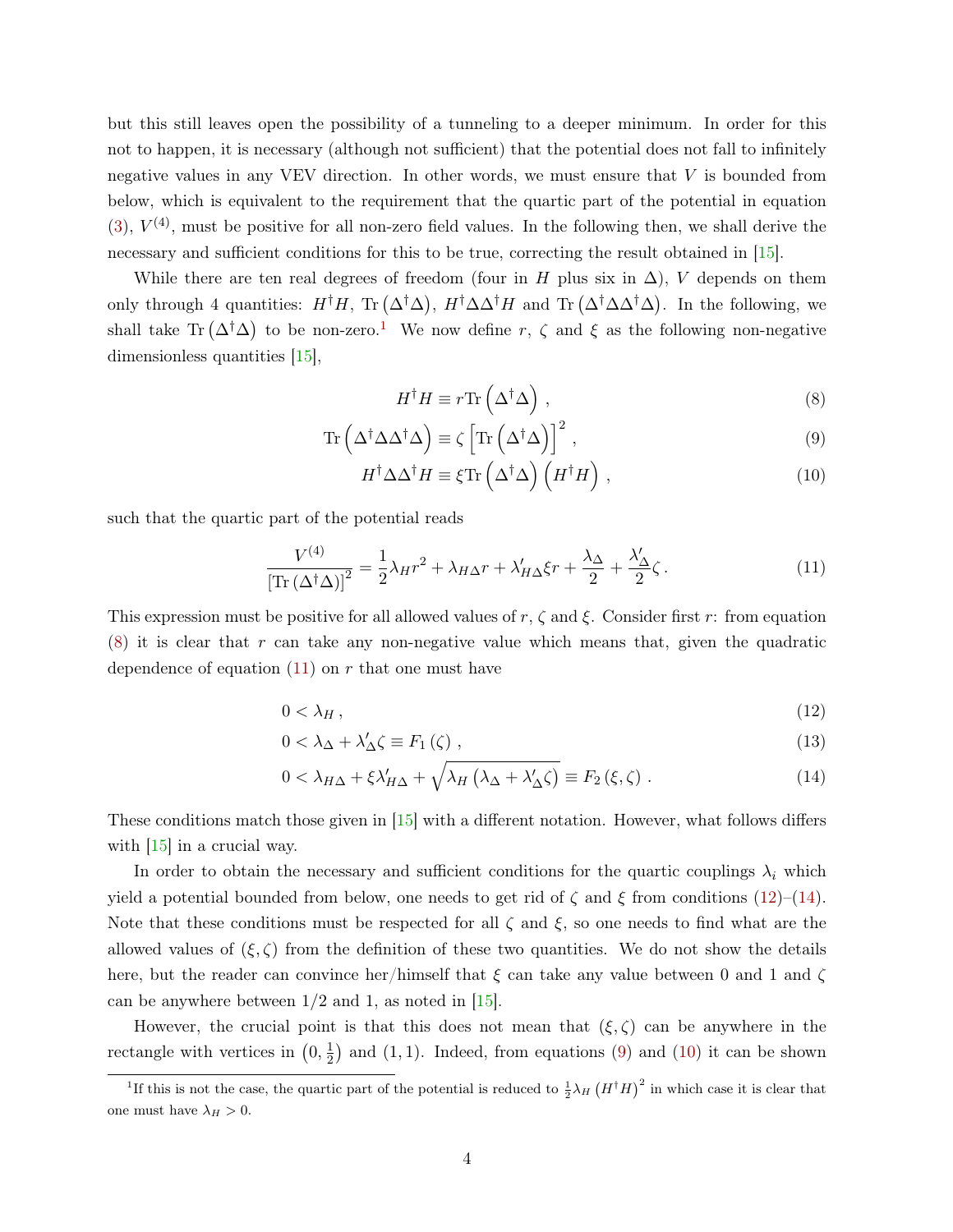

<span id="page-4-0"></span>Figure 1: The shaded region is the allowed one for the parameters  $(\xi, \zeta)$ .

that the possible values of  $(\xi, \zeta)$  correspond to

$$
2\xi^2 - 2\xi + 1 \le \zeta \le 1,\tag{15}
$$

which defines the shaded region depicted in figure [1.](#page-4-0) Since the function  $F_1(\zeta)$  defined in [\(13\)](#page-3-7) is monotonic, the condition ' $0 < F_1(\zeta)$  for all  $\zeta$ ' is equivalent to ' $0 < F_1(\frac{1}{2})$  $(\frac{1}{2})$  and  $0 < F_1(1)$ ' which translates into the requirement

$$
0 < \lambda_{\Delta} + \frac{1}{2}\lambda_{\Delta}' \text{ and } 0 < \lambda_{\Delta} + \lambda_{\Delta}' \,. \tag{16}
$$

As for the condition in [\(14\)](#page-3-4), note that  $0 < F_2(\xi, \zeta)$  for all  $\xi$  and  $\zeta$ ' is trivially the same as  $0 < \min F_2(\xi, \zeta)$ , so one is left with the job of finding the minimum of  $F_2$ . Furthermore, since this function is monotonic in both  $\xi$  and  $\zeta$ , we know that its minimum occurs at the border of the shaded region in figure [1;](#page-4-0) to be more specific, this argument shows that the minimum of the function must occur somewhere along the line defined by  $\zeta = 2\xi^2 - 2\xi + 1$ , with  $0 \le \xi \le 1$ . Then we may take

$$
\widehat{F}\left(\xi\right) \equiv F_2\left(\xi, 2\xi^2 - 2\xi + 1\right) \tag{17}
$$

noticing that the sign of  $\hat{F}''(\xi)$  is constant — it is the same as the one of  $\lambda'_{\Delta}$ . Therefore, one can always find a value  $\xi_0$  where  $\hat{F}'(\xi_0) = 0$ . Such a  $\xi_0$  will be a minimum if  $\hat{F}''(\xi_0) > 0$  and, furthermore, one must also make sure that  $0 \le \xi_0 \le 1$  (or equivalently that  $\hat{F}'(0) < 0$  and  $\hat{F}'(1) > \hat{F}'(1)$ 0 since  $\hat{F}'$  is a monotonous function). This will be true if and only if  $\lambda'_{\Delta}$ √  $\overline{\lambda_H} > |\lambda_{H\Delta}'| \sqrt{\lambda_{\Delta} + \lambda_{\Delta}'},$ in which case

$$
\widehat{F}\left(\xi_{0}\right) = \lambda_{H\Delta} + \frac{1}{2}\lambda'_{H\Delta} + \frac{1}{2}\sqrt{\left(2\lambda_{H}\lambda'_{\Delta} - \lambda'_{H\Delta}^{2}\right)\left(2\frac{\lambda_{\Delta}}{\lambda'_{\Delta}} + 1\right)}.
$$
\n(18)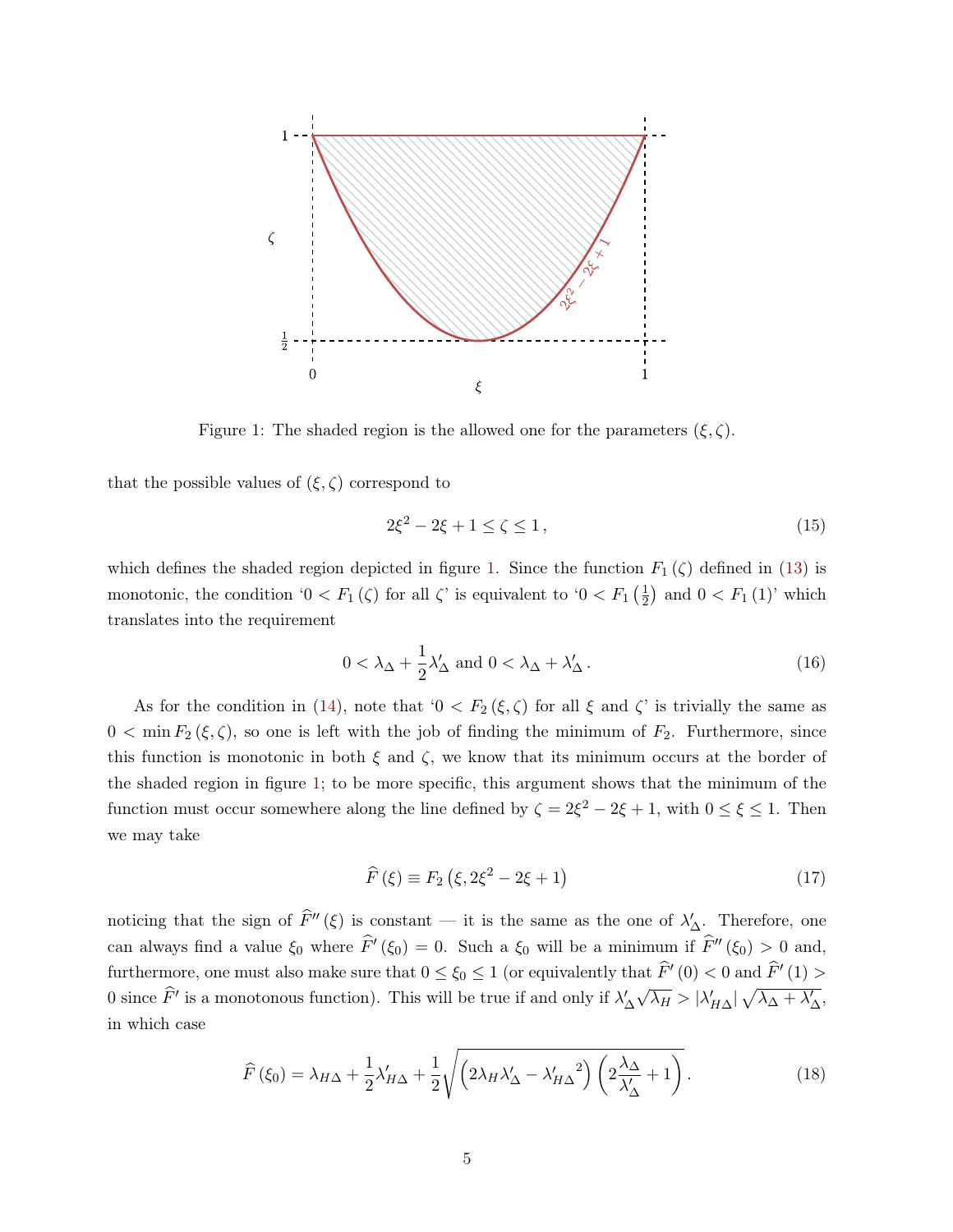The remaining possibility is that the minimum of  $\widehat{F}$  in the interval  $\xi \in [0, 1]$  is at  $\xi = 0$  or 1, from which we get the constraints that both  $\hat{F}(0) = \lambda_{H\Delta} + \sqrt{\lambda_H (\lambda_\Delta + \lambda_\Delta')}$  and  $\hat{F}(1) =$  $\lambda_{H\Delta} + \lambda'_{H\Delta} + \sqrt{\lambda_H (\lambda_\Delta + \lambda'_\Delta)}$  should be positive quantities.

In summary, the potential will be bounded from below if and only if

$$
\lambda_{H}, \lambda_{\Delta} + \lambda'_{\Delta}, \lambda_{\Delta} + \frac{1}{2} \lambda'_{\Delta}, \lambda_{H\Delta} + \sqrt{\lambda_{H} (\lambda_{\Delta} + \lambda'_{\Delta})}, \lambda_{H\Delta} + \lambda'_{H\Delta} + \sqrt{\lambda_{H} (\lambda_{\Delta} + \lambda'_{\Delta})} > 0
$$
  
and  

$$
\left[ \lambda'_{\Delta} \sqrt{\lambda_{H}} \le |\lambda'_{H\Delta}| \sqrt{\lambda_{\Delta} + \lambda'_{\Delta}} \text{ or } 2\lambda_{H\Delta} + \lambda'_{H\Delta} + \sqrt{\left( 2\lambda_{H}\lambda'_{\Delta} - \lambda'_{H\Delta}^{2} \right) \left( 2\frac{\lambda_{\Delta}}{\lambda'_{\Delta}} + 1 \right)} > 0 \right].
$$
 (19)

<span id="page-5-1"></span>

<span id="page-5-2"></span>Figure 2: Regions of stability (green) and instability (red) of the potential for  $\lambda_{\Delta} = -\frac{1}{3}$  $\frac{1}{3}$ ,  $\lambda'_{\Delta} = \frac{3}{4}$ 4 and  $\lambda_H \approx \frac{1}{4}$  $\frac{1}{4}$ . The two plots make it possible to compare the correct stability conditions as given in equation [\(20\)](#page-5-0) (left) with the ones in use in the literature (right).

The condition in [\(19\)](#page-5-1) should be compared with the one used up to now in the literature, where the last line of [\(19\)](#page-5-1) is replaced by  $F_2(0, \frac{1}{2})$  $(\frac{1}{2})$  ,  $F_2$   $(1, \frac{1}{2})$  $(\frac{1}{2}) > 0$ , which translates into

<span id="page-5-0"></span>
$$
\lambda_{H\Delta} + \sqrt{\lambda_H \left( \lambda_\Delta + \frac{1}{2} \lambda_\Delta' \right)}, \ \lambda_{H\Delta} + \lambda_{H\Delta}' + \sqrt{\lambda_H \left( \lambda_\Delta + \frac{1}{2} \lambda_\Delta' \right)} > 0. \tag{20}
$$

From the discussion so far it should be clear that this condition is too strict: potentials V which obey it are necessarily bounded from below, but not all potentials which are bounded from below do obey it. Indeed, the constraint in [\(20\)](#page-5-0) assumes that by varying the fields H and  $\Delta$  the point  $(\xi, \zeta)$  can be anywhere within the dashed rectangle in figure [1,](#page-4-0) when in reality only the shaded region is allowed, with two thirds of the area of the rectangle. Restricting to the 5-dimensional box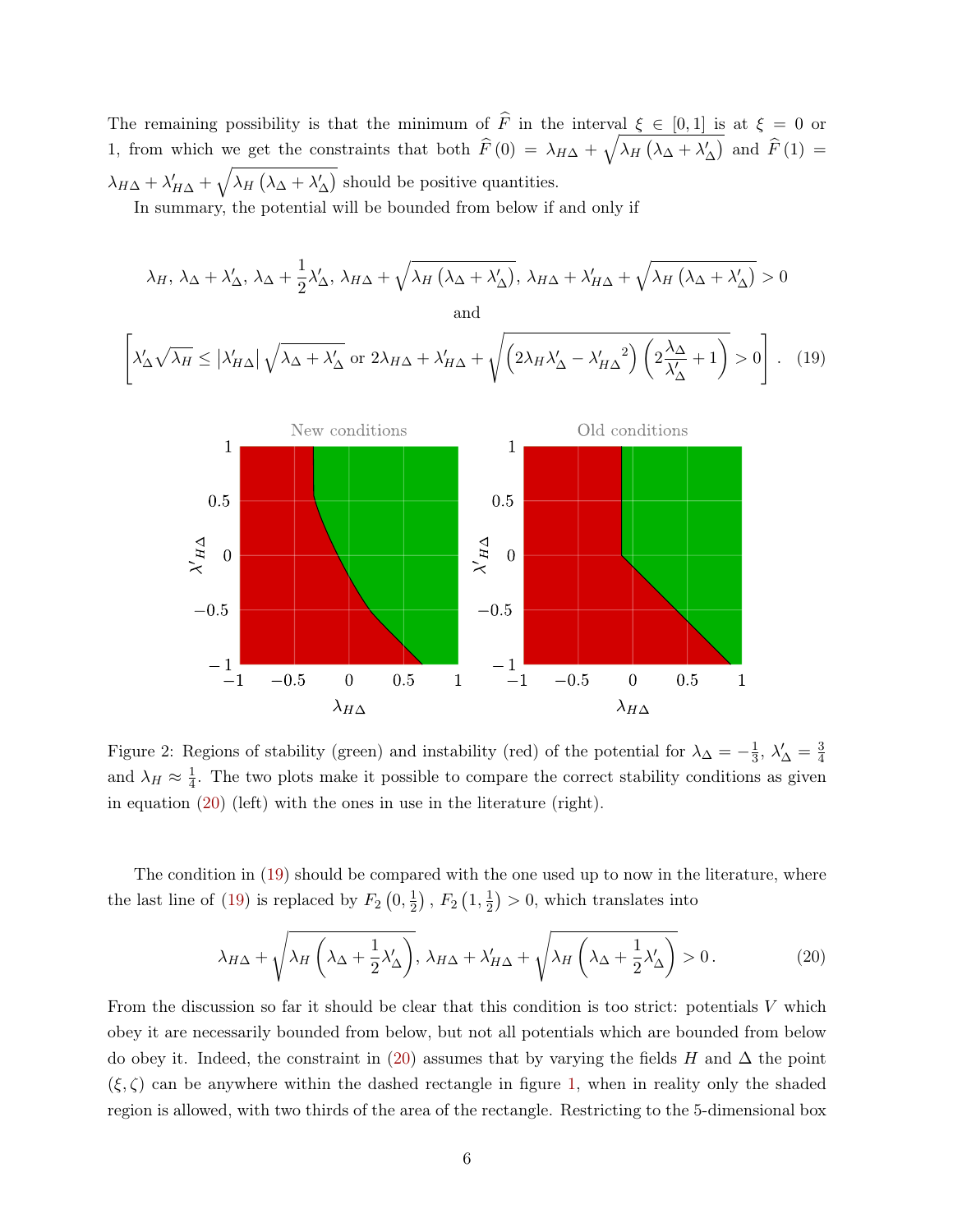region where  $|\lambda_i| \leq 1$ , a numerical scan indicates that close to 5% of the valid points are excluded by the constraint in [\(20\)](#page-5-0), although in certain special scenarios, as in figure [2,](#page-5-2) this percentage can be significantly larger.

# <span id="page-6-0"></span>4 Regions of stability and perturbativity

Now that we have the correct stability conditions we consider the renormalization group evolution of the triplet seesaw model. Ignoring all Yukawa couplings except the one of the top, using [\[17–](#page-11-10)[19\]](#page-12-0) one finds the renormalization group equations of the model to be the following (see also  $[20, 21]$  $[20, 21]$  $[20, 21]$ ):

$$
(4\pi)^2 \frac{dg_i}{dt} = b_i g_i^3 \text{ with } b_i = \left(\frac{47}{10}, -\frac{5}{2}, -7\right),\tag{21}
$$

$$
(4\pi)^2 \frac{d\lambda_H}{dt} = \frac{27}{100} g_1^4 + \frac{9}{10} g_1^2 g_2^2 + \frac{9}{4} g_2^4 - \left(\frac{9}{5} g_1^2 + 9 g_2^2\right) \lambda_H + 12 \lambda_H^2 + 6 \lambda_{H\Delta}^2 + 6 \lambda_{H\Delta} \lambda_{H\Delta}' + \frac{5}{2} \lambda_{H\Delta}'^2
$$
  
+  $12 \lambda_H y_t^2 - 12 y_t^4$ , (22)

$$
(4\pi)^2 \frac{d\lambda_{H\Delta}}{dt} = \frac{27}{25}g_1^4 - \frac{18}{5}g_1^2g_2^2 + 6g_2^4 - \left(\frac{9}{2}g_1^2 + \frac{33}{2}g_2^2\right)\lambda_{H\Delta} + 6\lambda_H\lambda_{H\Delta} + 2\lambda_H\lambda'_{H\Delta} + 4\lambda^2_{H\Delta} + 8\lambda_{\Delta}\lambda_{H\Delta} + 6\lambda'_{\Delta}\lambda_{H\Delta} + \lambda'_{H\Delta}^2 + 3\lambda_{\Delta}\lambda'_{H\Delta} + \lambda'_{\Delta}\lambda'_{H\Delta} + 6\lambda_{H\Delta}g_t^2, \tag{23}
$$

$$
(4\pi)^2 \frac{d\lambda'_{H\Delta}}{dt} = \frac{36}{5} g_1^2 g_2^2 - \left(\frac{9}{2} g_1^2 + \frac{33}{2} g_2^2\right) \lambda'_{H\Delta} + 2\lambda_H \lambda'_{H\Delta} + 8\lambda_{H\Delta} \lambda'_{H\Delta} + 4\lambda'_{H\Delta}^2 + 2\lambda_\Delta \lambda'_{H\Delta} + 4\lambda'_{\Delta} \lambda'_{H\Delta} + 6\lambda'_{H\Delta} g_t^2, \tag{24}
$$

$$
(4\pi)^2 \frac{d\lambda_{\Delta}}{dt} = \frac{108}{25} g_1^4 - \frac{72}{5} g_1^2 g_2^2 + 30 g_2^4 - \left(\frac{36}{5} g_1^2 + 24 g_2^2\right) \lambda_{\Delta} + 4 \lambda_{H\Delta}^2 + 4 \lambda_{H\Delta} \lambda'_{H\Delta} + 14 \lambda_{\Delta}^2 + 12 \lambda_{\Delta} \lambda'_{\Delta} + 3 \lambda_{\Delta}^2,
$$
\n(25)

$$
(4\pi)^2 \frac{d\lambda'_{\Delta}}{dt} = \frac{144}{5} g_1^2 g_2^2 - 12g_2^4 + 2\lambda'_{H\Delta}^2 - \left(\frac{36}{5} g_1^2 + 24g_2^2\right) \lambda'_{\Delta} + 12\lambda_{\Delta} \lambda'_{\Delta} + 9\lambda'_{\Delta}^2. \tag{26}
$$

Using these equations and requiring stability of the scalar potential in the energy range going from the top mass all the way to the Planck mass one obtains the regions of quartic couplings indicated in green in figure [3.](#page-7-0) The right panel corresponds to the use of the stability conditions used in the literature, while the left panel refers to our new and less restrictive stability conditions. On the other hand the instability regions are indicated in red. Finally those cases which correspond to a stable vacuum but involve non-perturbative dynamics because  $|\lambda_i|$  > √  $4\pi$  for some quartic coupling  $\lambda_i$  are indicated in orange. Notice also that the stable region becomes bigger if one imposes stability only up to some intermediate scale, chosen to be  $10^{12}$  GeV, as indicated by the light green region in figure [3.](#page-7-0)

<span id="page-6-1"></span><sup>&</sup>lt;sup>2</sup>Using the dictionary in appendix [A,](#page-10-1) it can be checked that these expressions match those in  $(3.2)$  of [\[8\]](#page-11-11), the only difference being that in  $(4\pi)^2 \frac{d\lambda_4}{dt}$ , instead of a term  $+\frac{9}{5}g'^2$ , we get  $+3g'^2$ .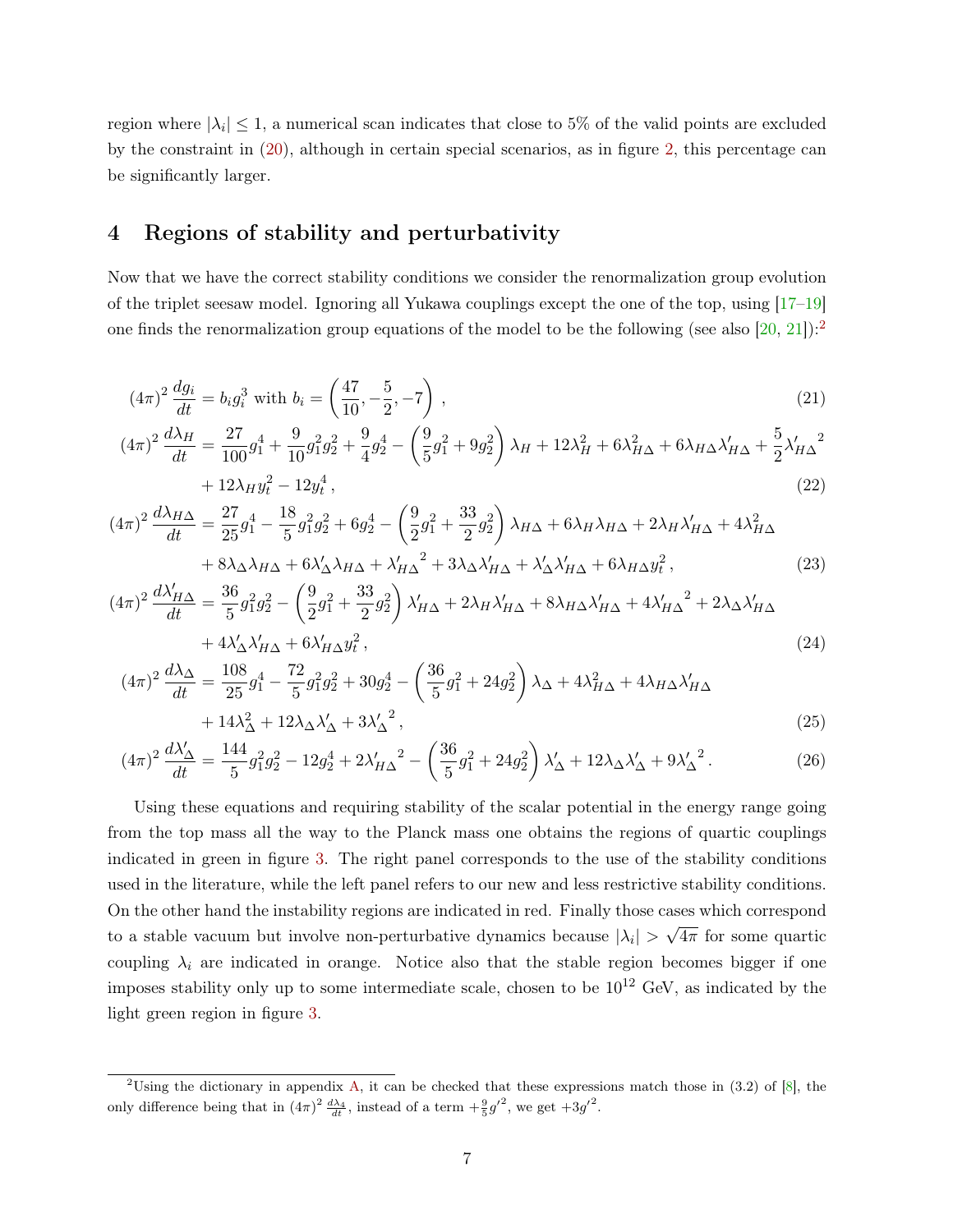

<span id="page-7-0"></span>Figure 3: Regions of stability (dark green) and instability (red) considering the energy range going from the top mass all the way to the Planck mass. Those cases which (appear to) lead to a stable vacuum but involve non-perturbative dynamics because  $|\lambda_i|$  > √  $4\pi$  for some quartic coupling  $\lambda_i$ are shown in orange. If one requires stability only up to  $10^{12}$  GeV the stable region becomes bigger, as indicated by the light green region. The dashed lines indicate the border between the stable and unstable regions at low energies (see figure [2\)](#page-5-2).

## 5 Phenomenological profile of the triplet seesaw Higgs sector

Since its original proposal there have been many phenomenological studies of the scalar sector of the triplet model, as it constitutes an essential ingredient of the type-II seesaw mechanism. For the benefit of the reader we present in figure [5](#page-10-2) of Appendix [B](#page-10-3) a schematic view of the scalar boson mass spectrum in the model given in table [1.](#page-2-1) One sees that, in addition to the SM Higgs boson found, one has heavy neutral  $(H^0, A^0)$ , singly  $(H^+)$  and doubly charged  $(H^{++})$  scalar bosons, whose mass is controlled by  $\chi$  and with a small splitting which should not be bigger than indicated on figure [4](#page-9-0) if the model is to remain perturbative all the way up to the Planck scale.

The doubly–charged state comes just from the triplet, while all other heavy states come mainly from the triplet, but with a small admixture with the standard model Higgs boson, controlled by the ratio of VEVs  $\alpha \equiv v_{\Delta}/v_H$ . Note that the state  $A^0$  is identified with the would-be triplet Nambu-Goldstone boson associated to spontaneous lepton number violation which becomes massless as  $v_{\Delta} \rightarrow 0$ . All of these scalar states have a nearly common mass, with a small splitting, both indicated in figure [5.](#page-10-2) This follows from the consistency requirements such as perturbativity studied in the previous section and displayed in figure [4.](#page-9-0) Hence, altogether, once the lightest Higgs boson discovered at the LHC is accommodated, one can describe fairly well the scalar sector with just three parameters  $(\alpha, \lambda'_{H\Delta} \text{ and } \chi)$ . This is in sharp contrast with other extended electroweak breaking potentials, such as those of supersymmetric models.

For example the singly and doubly–charged members of the triplet have been searched for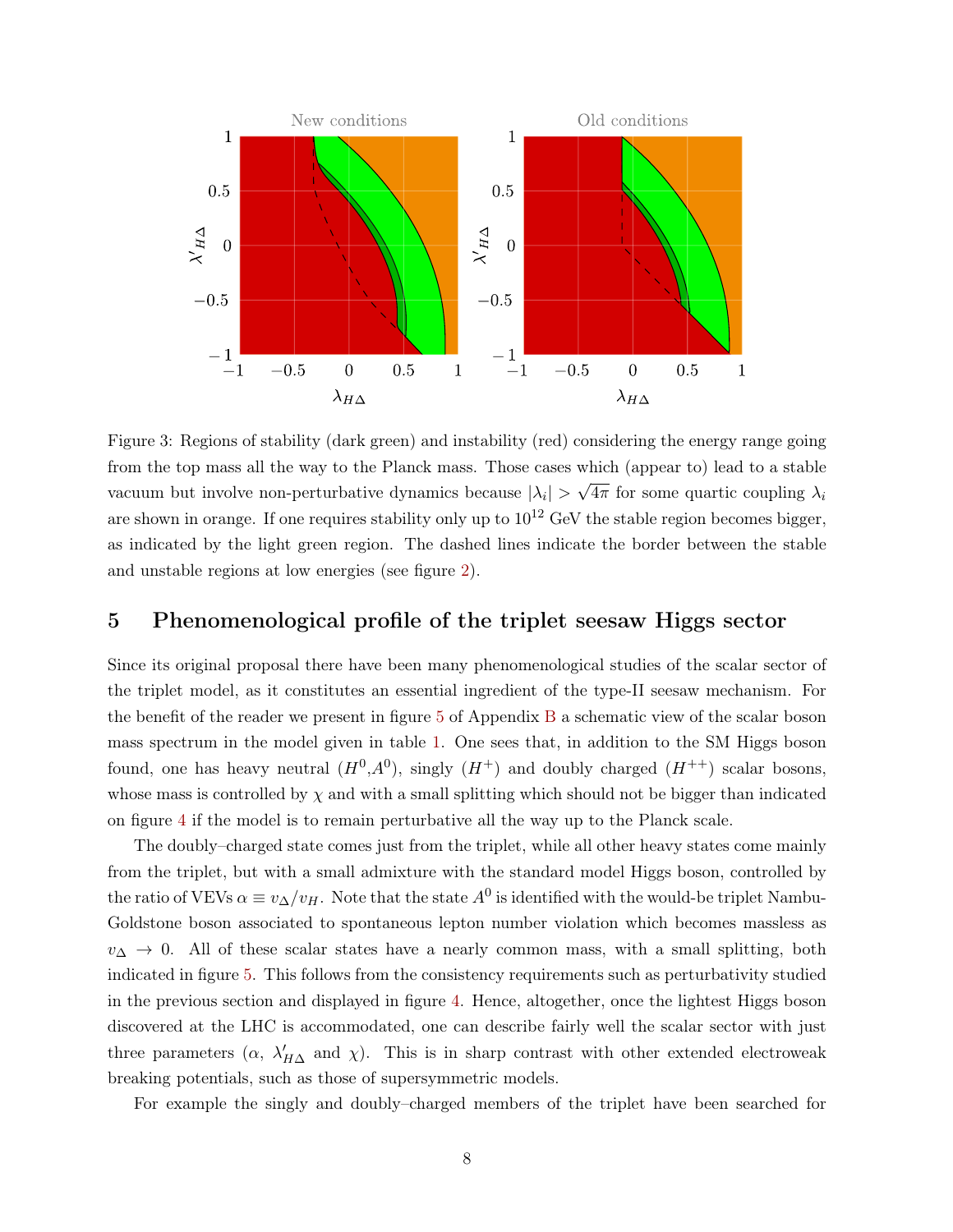at accelerators such as LEP as well as hadron colliders  $[22-25]$  $[22-25]$ . If sufficiently light, say below 400 GeV or so, the  $H^{++}$  will be copiously produced at the LHC, which could enable interesting measurements of its branching ratios of the various leptonic decay channels [\[26\]](#page-12-5), as well as the leading WW decay branch [\[27,](#page-12-6) [28\]](#page-12-7). The former are determined by the triplet Yukawa couplings. These determine also the pattern of lepton flavour violation decays. Given the small neutrino masses indicated by experiment [\[29](#page-12-8)[–32\]](#page-13-0) and our assumption that the scalars are in the TeV region, these Yukawa couplings are expected to be too small to cause detectable signals.

The near degeneracy of the heavy scalars implies that, once the constraints on the charged Higgs bosons are imposed, by choosing a suitably large  $\chi$ , the neutral ones, including the wouldbe Majoron, will also have escaped detection at LEP. Moreover, the charged components in the Higgs triplet model provide a potential enhancement of the  $H \to \gamma\gamma$  decay branching [\[8,](#page-11-11) [33,](#page-13-1) [34\]](#page-13-2) ratio, which can be probed at the LHC. Last but not least, the triplet introduces changes to the  $S, T, U$  oblique parameters.<sup>[3](#page-8-1)</sup>

All of the above phenomena should be studied within parameter regions where the electroweak symmetry breaking is consistent and, as we saw in figure [3,](#page-7-0) consistency implies strong restrictions on quartic parameter values. Although the relevant restrictions apply mainly to the quartic scalar interactions, and in principle do not translate directly into stringent constraints upon the Higgs boson masses, one has an important restriction on the splitting between the masses of the heavy states, such as the singly and doubly charged scalar bosons, illustrated by the funnel region depicted in figure [4.](#page-9-0) Performing a dedicated phenomenological study of the scalar sector lies outside the scope of this paper but we hope to have given a helpful guideline.

One last word regarding the naturalness of the scalar potential in the presence of the cubic mass parameter. This follows from the principle that its removal would lead to a theory of enhanced symmetry, in which neutrinos would be massless and lepton number would be conserved. In any case, a dynamical completion of this theory in which the cubic term is replaced by a quartic one is possible and has in fact been suggested long ago [\[3\]](#page-11-1). This would imply the presence of a mainly singlet Nambu-Goldstone boson with implications for Higgs decays such as invisibly decaying Higgs bosons [\[35](#page-13-3)[–37\]](#page-13-4) whose detailed analysis is more general than the one recently given in reference [\[14\]](#page-11-7) and lies outside the scope of the present paper.

## <span id="page-8-0"></span>6 Final remarks

In this paper, we have considered the consistency of the type-II seesaw model symmetry breaking. We included under consistency both the requirements of boundedness from below as well as perturbativity up to some scale. We found that the bounded-from-below conditions for the scalar potential in use in the literature are not correct. For definiteness and simplicity we focused on the

<span id="page-8-1"></span><sup>&</sup>lt;sup>3</sup>In practice these are expected to be small, just like the changes in the  $\rho$  parameter discussed previously.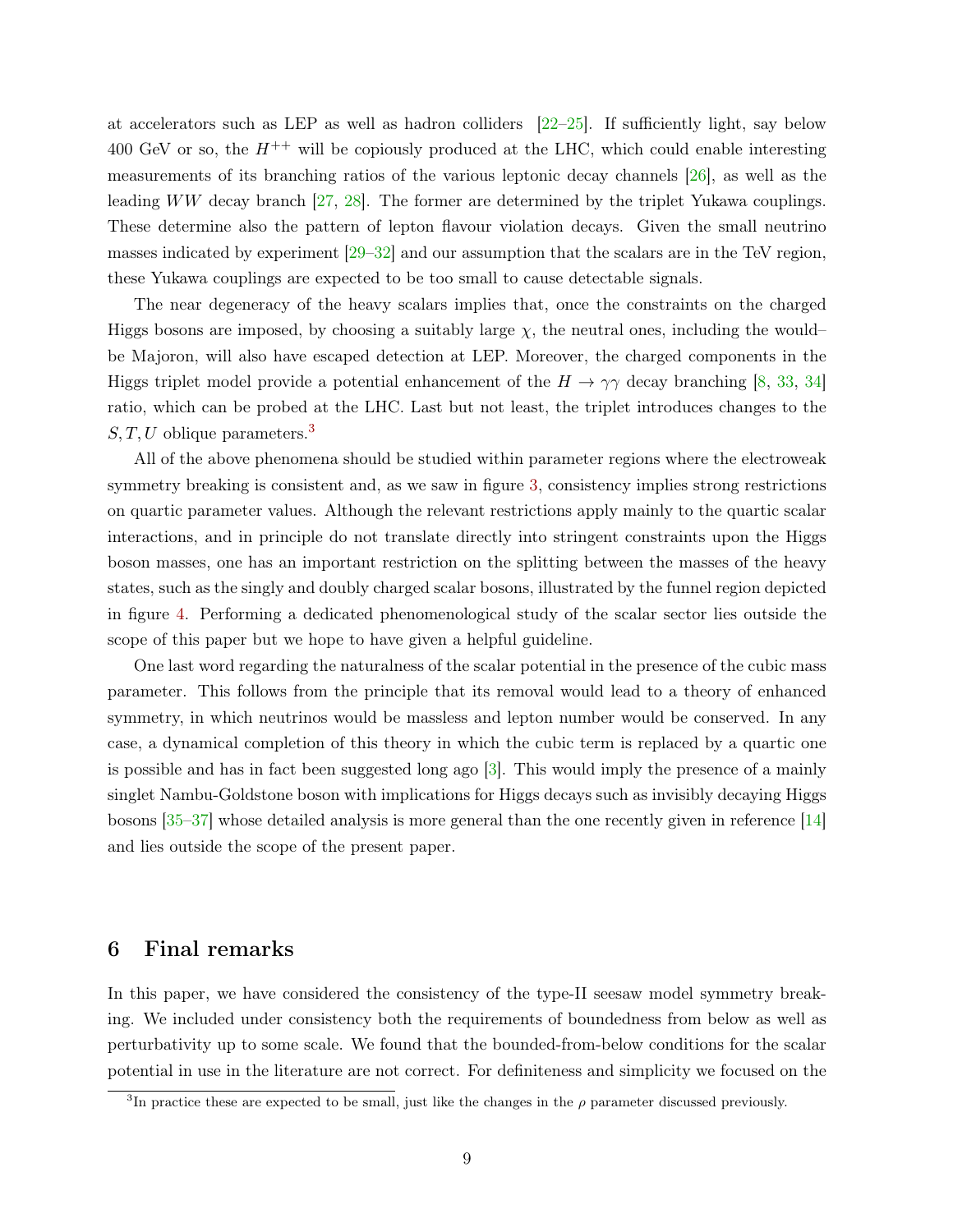

<span id="page-9-0"></span>Figure 4: The coupling  $\lambda'_{H\Delta}$  must be roughly between -0.85 and 0.85 if all quartic couplings are to remain small up to  $m_{Planck}$  ( $|\lambda_i| < \sqrt{4\pi}$ ). This perturbativity requirement strongly constrains the mass splitting of the triplet components, particularly if one considers the LHC lower bound  $m_{H^{++}} \sim 400$  GeV from direct searches of  $H^{++}$  decaying in to leptons [\[24,](#page-12-9) [25\]](#page-12-4) (\*assuming 100% branching fractions). This plot also assumes that  $m_{H^+} > 100$  GeV.

case of explicit violation of lepton number. We discussed some scenarios where the correction we have found can be significant. Moreover we have sketched the typical scalar boson profile expected by consistency of the vacuum. Before closing we note that, the restrictions discussed in this paper do not depend on the hypercharge of the scalar triplet  $\Delta$ , hence the same set of conditions also applies for any other model which extends the scalar sector of the Standard Model with an  $SU(2)_L$ triplet.

### Acknowledgments

This work supported by the Spanish grants FPA2014-58183-P, Multidark CSD2009-00064 and SEV-2014-0398 (MINECO), and PROMETEOII/2014/084 (Generalitat Valenciana).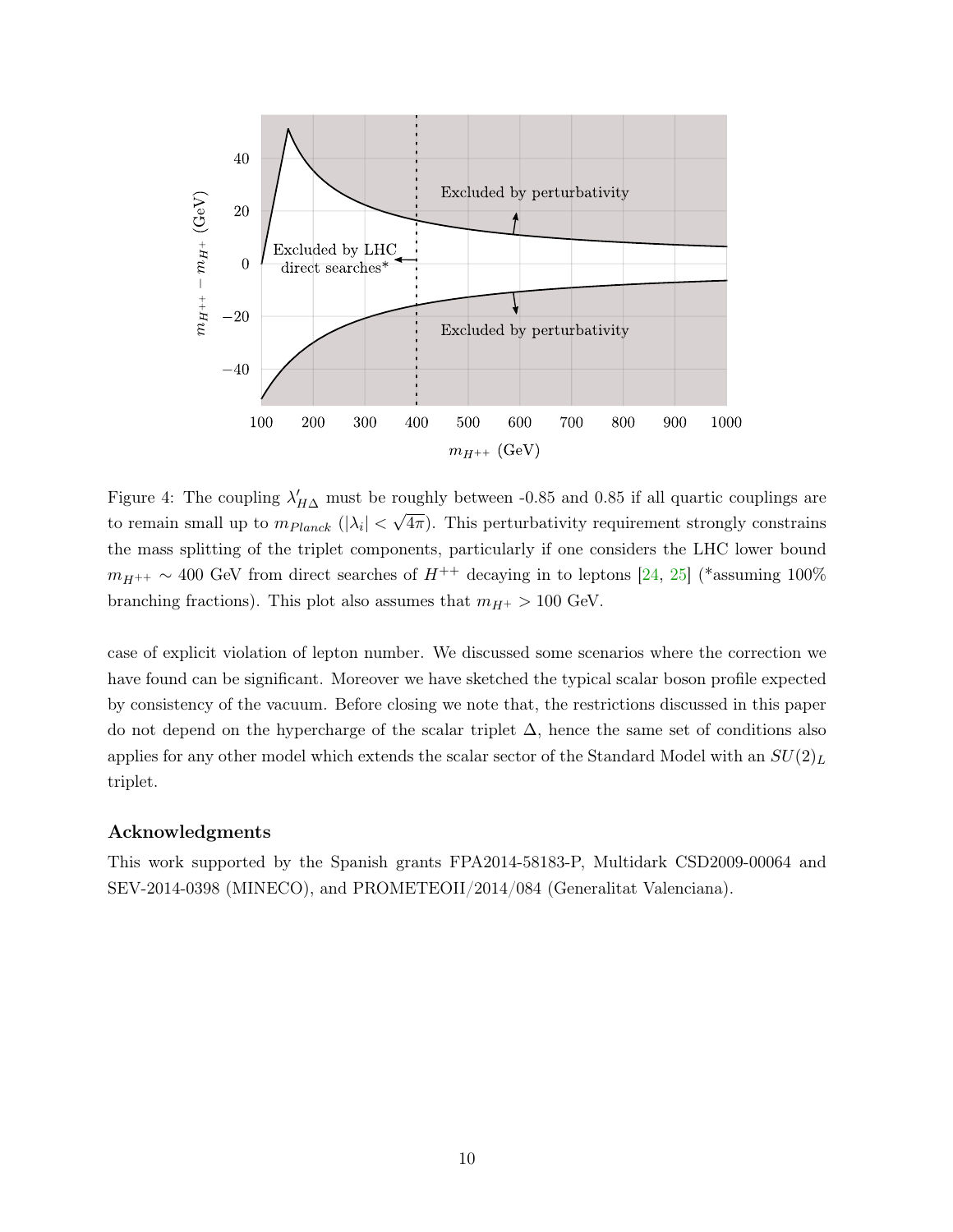## <span id="page-10-1"></span>Appendix A: Conversion between different notations

|                      | Source $\mu_H^2$ $\mu_\Delta^2$ $m_{H\Delta}$ $\lambda_H$ $\lambda_{H\Delta}$ $\lambda'_{H\Delta}$ $\lambda'_{\Delta}$ $\lambda'_{\Delta}$                                        |  |                                                                                           |  |
|----------------------|-----------------------------------------------------------------------------------------------------------------------------------------------------------------------------------|--|-------------------------------------------------------------------------------------------|--|
|                      | $[15]$ $m_H^2$ $M_\Delta^2$ $\frac{1}{2}\mu$ $\frac{1}{2}\lambda$ $\lambda_1$ $\lambda_4$ $2\lambda_2$ $2\lambda_3$                                                               |  |                                                                                           |  |
| $[8]^*$ $-m^2$ $M^2$ | $\sqrt{2}\mu$                                                                                                                                                                     |  | $2\lambda_1$ $\lambda_4 - \lambda_5$ $2\lambda_5$ $2\lambda_2 + 2\lambda_3$ $-2\lambda_3$ |  |
|                      | $[20]^*$ $-m_\phi^2$ $M_\xi^2$ $- (\lambda_H M_\xi)^*$ $\frac{1}{2}\lambda$ $\lambda_\phi - \frac{1}{2}\lambda_T$ $\lambda_T$ $4\lambda_C + \frac{1}{2}\lambda_\xi$ $-4\lambda_C$ |  |                                                                                           |  |
|                      | $-m_{\Phi}^2$ $M_{\Delta}^2$ $\sqrt{2\Lambda_6}$ $\lambda$ $\lambda_4 + \lambda_5$ $-2\lambda_5$ $\lambda_1 + \lambda_2$ $-\lambda_2$                                             |  |                                                                                           |  |

Given that different notations are used in the literature to write down the different terms in the scalar potential of the model, we provide here table [2](#page-10-4) to facilitate comparisons.

<span id="page-10-4"></span>Table 2: Translation between the notation used in this paper and the one used by other authors. Note that in the cases marked with an asterisk it is also necessary to flip the sign of the doubly charged component of the triplet.

## <span id="page-10-3"></span>Appendix B: Representative triplet seesaw scalar mass spectrum

In order to grasp in a visual manner the scalar spectrum of the model (see table [1\)](#page-2-1) as well as the effect on the degeneracy of the three new scalars of having  $\lambda'_{H\Delta}$  constrained to be roughly between -0.85 and 0.85, we present here figure [5.](#page-10-2)



<span id="page-10-2"></span>Figure 5: Schematic view of the scalar boson mass spectrum in the triplet seesaw model. The heavy scalars are nearly degenerate. The ordering of the heavy scalar masses depends on the sign of  $\lambda'_{H\Delta}$  as shown in table [1.](#page-2-1) Recall that  $\chi$  refers to the ratio  $m_{H\Delta}/v_{\Delta}$ .

# References

<span id="page-10-0"></span>[1] S. Weinberg, Varieties of baryon and lepton nonconservation, [Phys. Rev.](http://dx.doi.org/10.1103/PhysRevD.22.1694) D22 [\(1980\) 1694.](http://dx.doi.org/10.1103/PhysRevD.22.1694)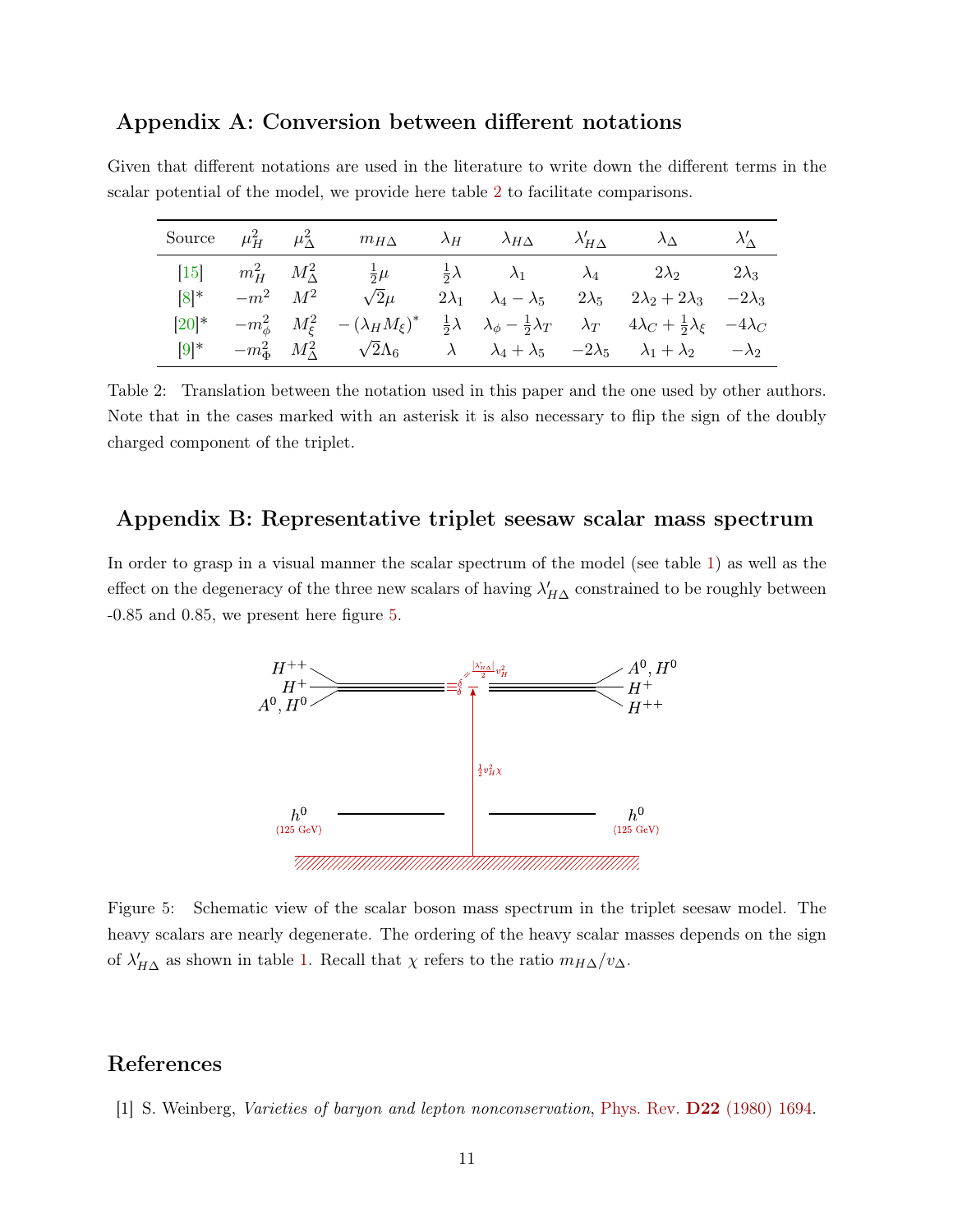- <span id="page-11-0"></span>[2] J. Schechter and J. Valle, *Neutrino masses in*  $SU(2) \times U(1)$  *theories*, [Phys.Rev.](http://dx.doi.org/10.1103/PhysRevD.22.2227) **D22** [\(1980\)](http://dx.doi.org/10.1103/PhysRevD.22.2227) [2227.](http://dx.doi.org/10.1103/PhysRevD.22.2227)
- <span id="page-11-1"></span>[3] J. Schechter and J. W. F. Valle, Neutrino decay and spontaneous violation of lepton number, [Phys. Rev.](http://dx.doi.org/10.1103/PhysRevD.25.774) D25 [\(1982\) 774.](http://dx.doi.org/10.1103/PhysRevD.25.774)
- <span id="page-11-2"></span>[4] M. Sher, Electroweak Higgs potentials and vacuum stability, [Phys. Rept.](http://dx.doi.org/10.1016/0370-1573(89)90061-6) 179 [\(1989\) 273–418.](http://dx.doi.org/10.1016/0370-1573(89)90061-6)
- <span id="page-11-3"></span>[5] S. Alekhin, A. Djouadi and S. Moch, The top quark and Higgs boson masses and the stability of the electroweak vacuum, [Phys. Lett.](http://dx.doi.org/10.1016/j.physletb.2012.08.024)  $B716$  [\(2012\) 214–219,](http://dx.doi.org/10.1016/j.physletb.2012.08.024) ar $X$ iv:1207.0980 [hep-ph].
- <span id="page-11-4"></span>[6] I. Gogoladze, N. Okada and Q. Shafi, Higgs boson mass bounds in a type II seesaw model with triplet scalars, [Phys. Rev.](http://dx.doi.org/10.1103/PhysRevD.78.085005)  $D78$  [\(2008\) 085005,](http://dx.doi.org/10.1103/PhysRevD.78.085005) [arXiv:0802.3257 \[hep-ph\]](http://arxiv.org/abs/0802.3257).
- [7] W. Chao, M. Gonderinger and M. J. Ramsey-Musolf, Higgs vacuum stability, neutrino mass, and dark matter, [Phys. Rev.](http://dx.doi.org/10.1103/PhysRevD.86.113017) D86 [\(2012\) 113017,](http://dx.doi.org/10.1103/PhysRevD.86.113017) [arXiv:1210.0491 \[hep-ph\]](http://arxiv.org/abs/1210.0491).
- <span id="page-11-11"></span>[8] E. J. Chun, H. M. Lee and P. Sharma, Vacuum stability, perturbativity, EWPD and Higgs-to-diphoton rate in type II seesaw models, [JHEP](http://dx.doi.org/10.1007/JHEP11(2012)106)  $11$  [\(2012\) 106,](http://dx.doi.org/10.1007/JHEP11(2012)106) [arXiv:1209.1303 \[hep-ph\]](http://arxiv.org/abs/1209.1303).
- <span id="page-11-5"></span>[9] P. Bhupal Dev, D. K. Ghosh, N. Okada and I. Saha, 125 GeV Higgs boson and the type-II seesaw model, [JHEP](http://dx.doi.org/10.1007/JHEP03(2013)150, 10.1007/JHEP05(2013)049) 1303 [\(2013\) 150,](http://dx.doi.org/10.1007/JHEP03(2013)150, 10.1007/JHEP05(2013)049) [arXiv:1301.3453 \[hep-ph\]](http://arxiv.org/abs/1301.3453).
- <span id="page-11-6"></span>[10] O. Lebedev, On stability of the electroweak vacuum and the Higgs portal, [Eur. Phys. J.](http://dx.doi.org/10.1140/epjc/s10052-012-2058-2) [C72](http://dx.doi.org/10.1140/epjc/s10052-012-2058-2) [\(2012\) 2058,](http://dx.doi.org/10.1140/epjc/s10052-012-2058-2) [arXiv:1203.0156 \[hep-ph\]](http://arxiv.org/abs/1203.0156).
- [11] J. Elias-Miro et al., Stabilization of the electroweak vacuum by a scalar threshold effect, [JHEP](http://dx.doi.org/10.1007/JHEP06(2012)031) [0](http://dx.doi.org/10.1007/JHEP06(2012)031)6 [\(2012\) 031,](http://dx.doi.org/10.1007/JHEP06(2012)031) [arXiv:1203.0237 \[hep-ph\]](http://arxiv.org/abs/1203.0237).
- [12] A. Falkowski, C. Gross and O. Lebedev, A second Higgs from the Higgs portal, [JHEP](http://dx.doi.org/10.1007/JHEP05(2015)057) [05](http://dx.doi.org/10.1007/JHEP05(2015)057) [\(2015\) 057,](http://dx.doi.org/10.1007/JHEP05(2015)057) [arXiv:1502.01361 \[hep-ph\]](http://arxiv.org/abs/1502.01361).
- [13] R. Costa, A. P. Morais, M. O. P. Sampaio and R. Santos, Two-loop stability of a complex singlet extended Standard Model, [Phys. Rev.](http://dx.doi.org/10.1103/PhysRevD.92.025024)  $D92$  [\(2015\) 2 025024,](http://dx.doi.org/10.1103/PhysRevD.92.025024) [arXiv:1411.4048 \[hep-ph\]](http://arxiv.org/abs/1411.4048).
- <span id="page-11-7"></span>[14] C. Bonilla, R. M. Fonseca and J. W. F. Valle, *Vacuum stability with spontaneous violation of*  $lepton\ number$  (2015),  $arXiv:1506.04031$  [hep-ph].
- <span id="page-11-8"></span>[15] A. Arhrib et al., The Higgs potential in the type II seesaw model, [Phys.Rev.](http://dx.doi.org/10.1103/PhysRevD.84.095005) D84 [\(2011\)](http://dx.doi.org/10.1103/PhysRevD.84.095005) [095005,](http://dx.doi.org/10.1103/PhysRevD.84.095005) [arXiv:1105.1925 \[hep-ph\]](http://arxiv.org/abs/1105.1925).
- <span id="page-11-9"></span>[16] K. Olive et al. (Particle Data Group), Review of particle physics, [Chin.Phys.](http://dx.doi.org/10.1088/1674-1137/38/9/090001) C38 [\(2014\)](http://dx.doi.org/10.1088/1674-1137/38/9/090001) [090001.](http://dx.doi.org/10.1088/1674-1137/38/9/090001)
- <span id="page-11-10"></span>[17] M. E. Machacek and M. T. Vaughn, Two loop renormalization group equations in a general quantum field theory. 1. Wave function renormalization, [Nucl. Phys.](http://dx.doi.org/10.1016/0550-3213(83)90610-7) B222 [\(1983\) 83.](http://dx.doi.org/10.1016/0550-3213(83)90610-7)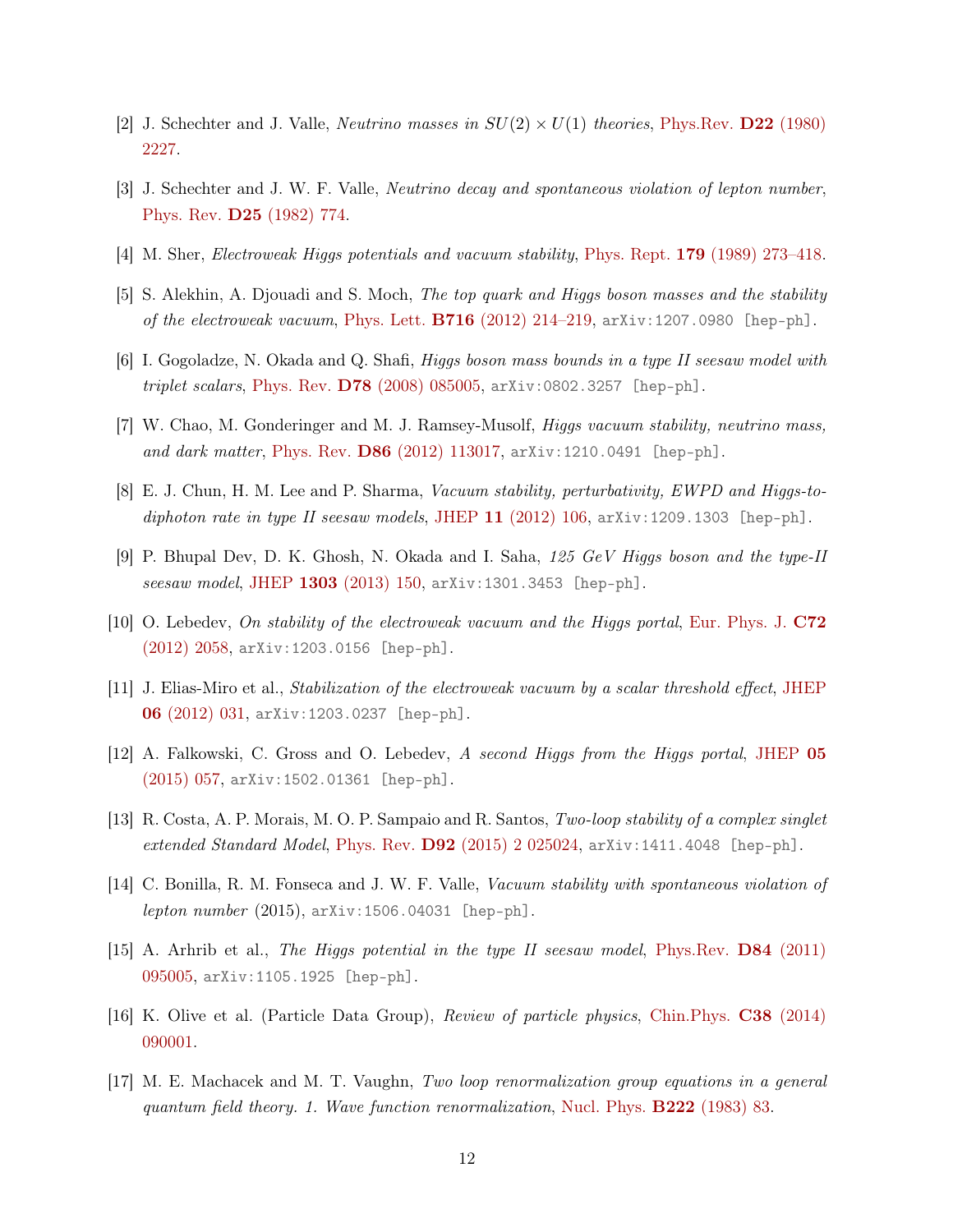- [18] M. E. Machacek and M. T. Vaughn, Two loop renormalization group equations in a general quantum field theory. 2. Yukawa couplings, [Nucl. Phys.](http://dx.doi.org/10.1016/0550-3213(84)90533-9) B236 [\(1984\) 221.](http://dx.doi.org/10.1016/0550-3213(84)90533-9)
- <span id="page-12-0"></span>[19] M. E. Machacek and M. T. Vaughn, Two loop renormalization group equations in a general quantum field theory. 3. Scalar quartic couplings, [Nucl. Phys.](http://dx.doi.org/10.1016/0550-3213(85)90040-9) B249 [\(1985\) 70.](http://dx.doi.org/10.1016/0550-3213(85)90040-9)
- <span id="page-12-1"></span>[20] W. Chao and H. Zhang, One-loop renormalization group equations of the neutrino mass matrix in the triplet seesaw model, [Phys. Rev.](http://dx.doi.org/10.1103/PhysRevD.75.033003)  $D75$  [\(2007\) 033003,](http://dx.doi.org/10.1103/PhysRevD.75.033003) [arXiv:hep-ph/0611323](http://arxiv.org/abs/hep-ph/0611323) [\[hep-ph\]](http://arxiv.org/abs/hep-ph/0611323).
- <span id="page-12-2"></span>[21] M. A. Schmidt, Renormalization group evolution in the type I+II seesaw model, [Phys. Rev.](http://dx.doi.org/10.1103/PhysRevD.85.099903, 10.1103/PhysRevD.76.073010) [D](http://dx.doi.org/10.1103/PhysRevD.85.099903, 10.1103/PhysRevD.76.073010)76 [\(2007\) 073010,](http://dx.doi.org/10.1103/PhysRevD.85.099903, 10.1103/PhysRevD.76.073010) [Erratum: Phys. Rev.D85,099903(2012)], [arXiv:0705.3841 \[hep-ph\]](http://arxiv.org/abs/0705.3841).
- <span id="page-12-3"></span>[22] Workshop on CP studies and non-standard Higgs physics (2006), [arXiv:hep-ph/0608079](http://arxiv.org/abs/hep-ph/0608079) [\[hep-ph\]](http://arxiv.org/abs/hep-ph/0608079).
- [23] A. G. Akeroyd and M. Aoki, Single and pair production of doubly charged Higgs bosons at hadron colliders, [Phys. Rev.](http://dx.doi.org/10.1103/PhysRevD.72.035011)  $D72$  [\(2005\) 035011,](http://dx.doi.org/10.1103/PhysRevD.72.035011) [arXiv:hep-ph/0506176](http://arxiv.org/abs/hep-ph/0506176).
- <span id="page-12-9"></span>[24] G. Aad et al. (ATLAS), Search for doubly-charged Higgs bosons in like-sign dilepton final states at  $\sqrt{s} = 7$  TeV with the ATLAS detector, [Eur. Phys. J.](http://dx.doi.org/10.1140/epjc/s10052-012-2244-2) C72 [\(2012\) 2244,](http://dx.doi.org/10.1140/epjc/s10052-012-2244-2) [arXiv:1210.5070](http://arxiv.org/abs/1210.5070) [\[hep-ex\]](http://arxiv.org/abs/1210.5070).
- <span id="page-12-4"></span>[25] S. Chatrchyan et al. (CMS), A search for a doubly-charged Higgs boson in pp collisions at  $\sqrt{s} = 7$  TeV, [Eur. Phys. J.](http://dx.doi.org/10.1140/epjc/s10052-012-2189-5) C72 [\(2012\) 2189,](http://dx.doi.org/10.1140/epjc/s10052-012-2189-5) [arXiv:1207.2666 \[hep-ex\]](http://arxiv.org/abs/1207.2666).
- <span id="page-12-5"></span>[26] A. G. Akeroyd, M. Aoki and H. Sugiyama, Probing Majorana phases and neutrino mass spec-trum in the Higgs triplet model at the LHC, [Phys. Rev.](http://dx.doi.org/10.1103/PhysRevD.77.075010)  $D77$  [\(2008\) 075010,](http://dx.doi.org/10.1103/PhysRevD.77.075010) [arXiv:0712.4019](http://arxiv.org/abs/0712.4019) [\[hep-ph\]](http://arxiv.org/abs/0712.4019).
- <span id="page-12-6"></span>[27] S. Kanemura, M. Kikuchi, H. Yokoya and K. Yagyu, LHC Run-I constraint on the mass of doubly charged Higgs bosons in the same-sign diboson decay scenario, [PTEP](http://dx.doi.org/10.1093/ptep/ptv071) 2015 [\(2015\)](http://dx.doi.org/10.1093/ptep/ptv071) [051B02,](http://dx.doi.org/10.1093/ptep/ptv071) [arXiv:1412.7603 \[hep-ph\]](http://arxiv.org/abs/1412.7603).
- <span id="page-12-7"></span>[28] S. Kanemura, M. Kikuchi, K. Yagyu and H. Yokoya, Bounds on the mass of doubly-charged Higgs bosons in the same-sign diboson decay scenario, [Phys. Rev.](http://dx.doi.org/10.1103/PhysRevD.90.115018) D90 [\(2014\) 11 115018,](http://dx.doi.org/10.1103/PhysRevD.90.115018) [arXiv:1407.6547 \[hep-ph\]](http://arxiv.org/abs/1407.6547).
- <span id="page-12-8"></span>[29] D. Forero, M. Tortola and J. Valle, Neutrino oscillations refitted, [Phys.Rev.](http://dx.doi.org/10.1103/PhysRevD.90.093006) D90 [\(2014\) 9](http://dx.doi.org/10.1103/PhysRevD.90.093006) [093006,](http://dx.doi.org/10.1103/PhysRevD.90.093006) [arXiv:1405.7540 \[hep-ph\]](http://arxiv.org/abs/1405.7540).
- [30] H. Nunokawa, S. J. Parke and J. W. Valle, CP violation and neutrino oscillations, [Prog.Part.Nucl.Phys.](http://dx.doi.org/10.1016/j.ppnp.2007.10.001) 60 [\(2008\) 338–402,](http://dx.doi.org/10.1016/j.ppnp.2007.10.001) [arXiv:0710.0554 \[hep-ph\]](http://arxiv.org/abs/0710.0554).
- [31] A. Barabash, 75 years of double beta decay: yesterday, today and tomorrow (2011), [arXiv:1101.4502 \[nucl-ex\]](http://arxiv.org/abs/1101.4502).